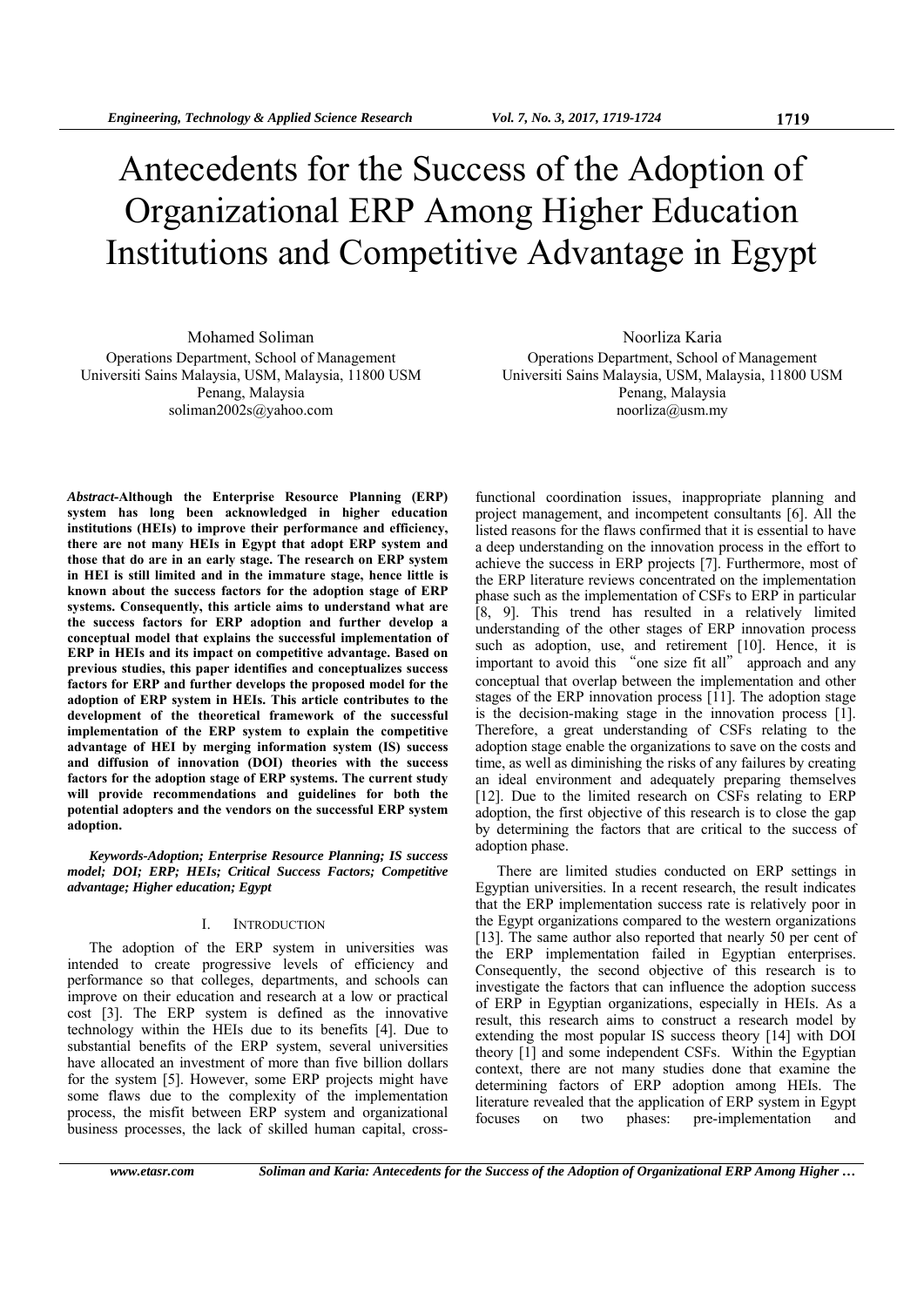implementation [15, 16]. In [17], authors clarified that the higher education sector in Egypt is enormous and includes public, private, and foreign universities, besides institutions of technical and skilled training. There are a lot of problems that occurred in the higher education institutions, and the ERP system can emphatically contribute to the changes, as well as diminishing the impacts of these issues. However, the total utilization of ERP has not been embraced by the largest sector of HEIs in Egypt. In conclusion, this research is among the few research that focus on the determinants of ERP adoption in the higher education sector in Egypt.

This research will answer three research questions: 1) How can IS success model, DOI theory, and CSFs be utilised for the success of the adoption of ERP among HEIs in Egypt? 2) To what extent can IS success model, DOI theory, and CSFs influence the success of the adoption of ERP among HEIs in Egypt? 3) What is the factor that can influence the success of the adoption of ERP among HEIs in Egypt?

## II. THEORETICAL BACKGROUND

## *A. Previous studies on IS Success Model*

In [14], authors posited that system quality and information quality have the ability to jointly and separately affect the use and users' satisfaction, which can have resulted in individual impact and subsequent organizational impacts. Further research on this model had led to the addition of dimensions such as service quality, intention to use, and net benefits (replacing organization impact construct) [18]. Many ERP studies incorporated this IS success model to measure the success, performance, and net benefits of ERP adoption and implementation [19-26].

#### *B. Previous studies on Diffusion of Innovation (DOI) theory*

In [1], the innovation process was defined in terms of individual and organizational lenses by focusing on the attributes that can affect the process. It was explained that the innovation process within the organization comprised of five stages: two-stage of initiation sub-process, namely agendasetting and matching; and three-stage implementation subprocess, namely redefining/restructuring, clarifying and routinizing. These innovation models have been tested in crossdisciplinary contexts. Many scholars have also presented updates, extensions, and revisions relating this model. DOI model was termed as being too formulaic and lacking in realism [27]. Given the scope of this research, the authors employed the DOI theory as it has the ability to achieve the objectives of the research.

#### *C. Critical Success Factors CSFs*

In [28], authors developed the concept of CSFs as "characteristics, conditions, or variables that when properly sustained, maintained, or managed, can have a significant impact on the success of a firm that is competing in a particular industry". The current research adopts this view and definition as its fundamental concept. The determination of CSFs is vital to organizations as it is used to constantly and sufficiently focus

on activities in the already identified key areas or identify key areas in achieving improvements of the performance [11].

The CSFs are assumed to provide a positive and beneficial effect on the outcome; thus, knowing a greater number of CSFs pertaining to a specific innovation process has been considered as critical to the success of the process [29]. Despite the fact that CSFs are linked to the performance impacts of the firms, there is still a very significant gap in the literature in terms of understanding the true role of CSFs. Generally, the previous studies on CSFs seemed to conceptualize them as an independent object that is relevant to a certain process. The investigations were done without examining the importance of CSF on performance improvements. This situation requires further examination of the role of CSFs in their interactive effect on performance improvements of the firms [11].

## III. RESEARCH MODEL AND HYPOTHESES

There is the lack of research effort in linking the IS success model and DOI theory with the independent CSFs. Several studies were done to prove the significant impact of the broader concept of technology adoption. Therefore, one of the contributions of this research is to cover the gap in the literature by linking these theories and examining the impact of the factors on the success of ERP adoption among HEIs in Egypt. This research also investigates the attributes that are critical to the adoption of ERP and their effect on competitive advantage. Consistent with the broad category of attributes that was identified in the IS success theory, this research uses innovation related, organizational and IS Success related factors to create a hypothetical model as shown in Figure 1.



Fig. 1. Proposed research framework

#### *A. Perceived Information Quality*

The information quality within any information system is referred to the measures of its output, and it has been measured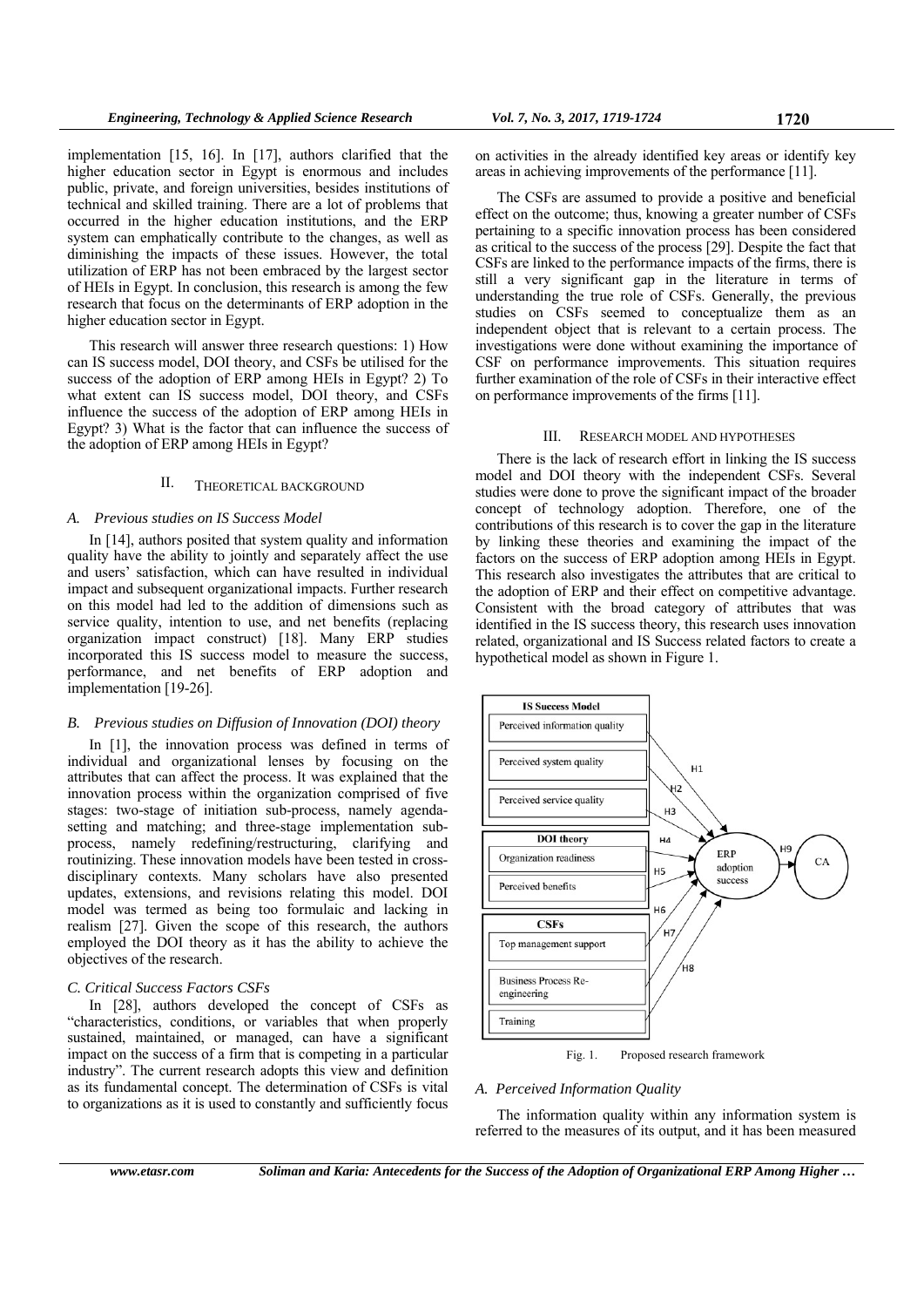in terms of accuracy, output precision, output reliability, information timeliness, information relevance on decisions, completeness, format, and understanding ability and many more [18, 30]. Information quality has been found to be positively linked to user satisfaction [30]. This shows that ERP information quality is critical to the success of adoption of the system. Additionally, ERP system is recognized to provide reliable, accurate, and timely information. Hence, it is confirmed that the quality of ERP's perceived information is a positive contributing factor towards the decision of adoption.

 H1: The ERP's ability to provide quality information can positively influence the success of ERP adoption among HEIs.

#### *B. Perceived System Quality*

According to [18], system quality dimension has been found to be one of the most important enablers of IS success. System quality has been measured in many ways, including convenience of access, integration capabilities, reliability, ease of learning, resource utilization, investment utilization, flexibility of the system, response time, and usefulness of specific function. [18, 30]. It is also perceived as a key factor for ERP implementation besides being positively associated with user satisfaction [30]. The ERP system is supposed to provide integration, flexibility, and optimum resource utilization, which can lead to high system quality. Thus, the ERP's capabilities in system quality is an important factor that can affect the success of adoption among HEIs.

 H2: The ERP's ability to provide system quality can positively influence the success of ERP adoption among HEIs.

## *C. Perceived Service Quality*

A revised model was provided in [2] by adding a service quality dimension to the model due to the fact that this dimension can capture the quality of services that a particular information system provides to an organization. Moreover, it also integrates the individual impact and organizational impact dimensions into a new dimension called net benefits, besides adding the intention to use dimension. As a result, information systems can affect the individual user or the organization as well the work group, inter organizational units, intra organizational units, consumers, and society.

 H3: The ERP's ability to provide quality service can positively influence the success of ERP adoption among HEIs.

## *D. Organisational Readiness*

In [31], authors defined organizational readiness as "the ability of a firm to successfully adopt, use, and benefit from information technologies". Earlier studies have used several measures to investigate readiness as the following: awareness of benefits and risks of innovation; availability of human resources skills and capabilities; availability of technological, business and financial resources, commitment and support by top management; fit between innovation and organizational structure; as well as goals and values of organization [31, 32].

Based on the findings of the structural contingency theory of fit, [33] the assessment of 'readiness' for an organization to adopt a certain technology is an important criterion for the success of the implementation and performance impact. Organizational readiness can positively impact the adoption of technological innovations [32]. Hence, the internal organizational awareness is critical to the success of ERP adoption.

 H4: Organisational readiness can positively influence the success of ERP adoption among HEIs.

#### *E. Perceived Benefits*

The perceived ERP benefits is referred to what extent can the new ERP system provides more benefits than the conventional ones [34]. The importance of expected benefits in pre-adoption and post-adoption performance has been identified in technology research [35, 36]. Moreover, many empirical studies have validated that positive perceptions of benefits or relative advantages of new information and communication technologies can drive an incentive for their acceptance and utilization [37, 38]. Perceived benefits are one of key determinants of e-business technology adoption as it covers factors such as enhancing competitiveness of the firm [39], increasing efficiency and effectiveness of information flow [40], reducing operating cost of technology [41], and improving manufacturing flexibility, system integration and process innovation [42]. In addition, [43] indicated that firms that have greater perceived relative advantage of enterprise systems are predicted to become adopters of these systems. Kim and Garrison [44] revealed that perceived benefits of RFID have a significant role in its adoption and implementation in South Korea. [45] and [46] they also validated that the expected benefit of e-business is a vital factor that shapes the e-business diffusion. Previous argument mentioned that the potential benefits of new enterprise technology can motivate firms to increase their readiness level in implementing the technology.

 H5: The expected ERP benefits can positively influence the success of ERP adoption among HEIs.

## *F. Top Management Support*

In [47], it was affirmed that the initial direction of a business in an ERP initiative is to gain full commitment from senior executives. Researchers often hypothesize that the attitude of the top management to change has a significant influence on the adoption outcomes [48]. The active involvement, vision, and direction of high-level executives can provide the drive needed to sustain the implementation of ERP systems [49]. Top management must direct strong signals to different parts of the organization on the significance of a project [50]. The support from the top management can lead to the realization of organizational benefits and provide credibility to the functional managers who are responsible for the implementation and use of ERP [51].

 H6: The degree of top management support on the adoption of ERP system has a positive relationship with the success of ERP adoption among HEIs.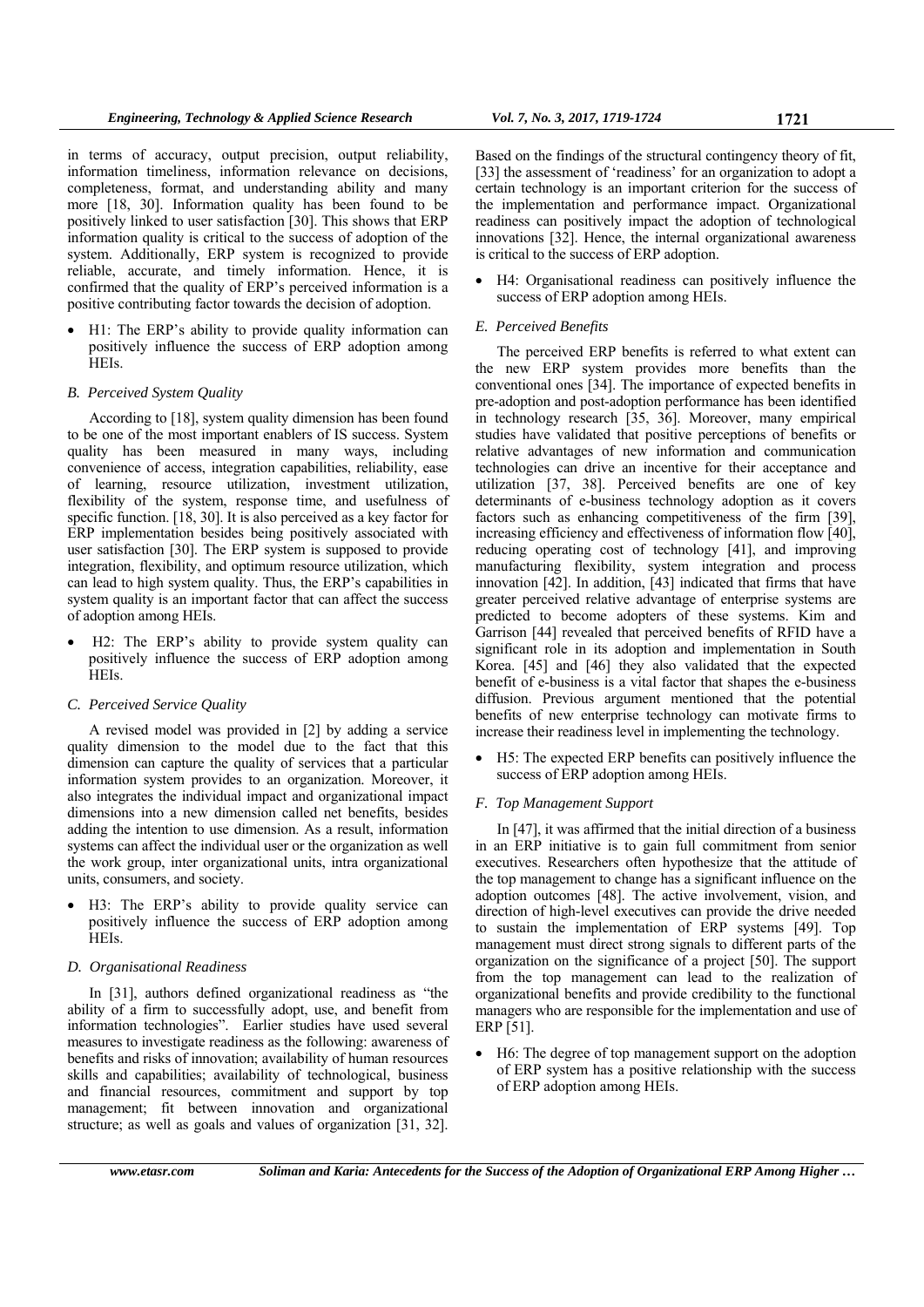## *G. Business Process Re-engineering*

The ERP system is designed for best practices in specific industries [49]. Nevertheless, this system may not be essentially fit for the operating practices in the institution. Accordingly, the ERP software package can either be customized to better fit a company's needs or the company must change its business processes to adapt to the ERP software package requirements [52]. Most of ERP experts confirmed that the customization of the ERP software can lead to higher implementation costs and time consumption. Therefore, companies should keep the ERP package "as it is" as much as possible and re-engineer their business processes to conform to the package [53, 54]. An organization that reengineers processes to the best practices of ERP will experience benefit as a result of the implementation. Besides that, the organization will most likely to experience a smoother implementation of the system, which will maximize the stakeholder's satisfaction.

 H7: The degree of re-engineering to the best practices of ERP system has a positive relationship with the success of ERP adoption among HEIs.

#### *H. Training*

It is important to give training to the users due to the inherent complexity of ERP system [53]. One of the greatest advantages of ERP is the integration of data, which can also be a double-edged sword when the system experienced any errors. An error in the upstream can instantly affect the flow down the line; consequently, the employees should be aware of these type of problems for any mistakes that can occur [55]. It is clearer that the training to the users of ERP systems results in greater achievement in terms of organizational performance measures. Moreover, the allocation of the essential resources for training can enhance the users' satisfaction.

 H8: The employees' level of training on the ERP system has a positive relationship with the success of ERP adoption among HEIs.

## *I. The Success of ERP adoption and Competitive Advantage (CA)*

In [56], authors reported that "a company achieves competitive advantage by implementing a value creating a strategy that is not being implemented by competing firms". Therefore, the adoption of strategic information system such as ERP has been linked to achieving capabilities as the following: 1) agility in offering innovative products and services; 2) effective leveraging of resources; 3) raising entry barriers for new competitors; 4) achieving increased bargaining power with suppliers and customers; and 5) changing the dynamics of competition [57]. Furthermore, HEIs can gain a competitive advantage through the adoption of ERP system due to the higher quality of educational services for a lower cost; ERP system can also enable them to effectively use their resources [58]. On the other hand, ERP system might not provide a competitive advantage when directly adopted, although the information can be provided through faster processing of data and given the access at the right time [59]. There is a gap in the knowledge regarding how the adoption and implementation of ERP system can contribute to competitive advantage, especially in the higher education sector, particularly in Egypt.

 H9: The success of ERP adoption is positively linked to the competitive advantage for the HEIs.

#### IV. DISCUSSION AND CONCLUSION

To conclude, this research is designed to understand the success of the determinants of ERP adoption among HEIs in Egypt. Also, it can contribute to the literature review of IT adoption, ERP and higher education by 1) improving our understanding on the adoption stage of ERP within the higher education context unlike previous studies that examined ERP adoption among other contexts, 2) identifying factors of the successful ERP adoption among HEIs to gain a competitive advantage, and 3) extending the use of IS success model, DOI theory, and some CSFs within ERP adoption among HEIs. This contribution might eliminate or reduce the risk of failure, as well as improving the chances of success of their ERP projects. Moreover, this research also provides a better understanding of whether the CSF's role is limited to influencing the outcome of the relevant stage in an innovation process or also has the ability to influence the competitive advantage. Practically, this research can help ERP vendors to understand the needs of potential ERP adopters, so that they can formulate their marketing and product development activities to increase their market share as well as adopting a new theoretical framework of 'successful adoption' of ERP. However, this research has several limitations such as limited number of antecedents pertaining to ERP adoption stage. Hence, there is the need for future research in investigating more factors in order to get an agreeable set of CSFs. The outcomes of this research are also limited due to the geographical focus on Egyptian HEIs. Overall, this research is important in helping HEIs to achieve competitive advantages through the adoption of ERP.

#### ACKNOWLEDGEMENT

This research is supported by USM fellowship from Institute of Postgraduate Studies (IPS) in Universiti Sains Malaysia (USM). The authors would like to thank the School of Management for providing these facilities for this research.

#### **REFERENCES**

- [1] E. M. Rogers, Diffusion of Innovations, 5th Edition: Free Press, 2003.
- [2] W. H. Delone, E. R. McLean, "The DeLone and McLean model of information systems success: a ten-year update", Journal of Management Information Systems, Vol. 19, pp. 9-30, 2003
- [3] E. E. Watson, H. Schneider, "Using ERP systems in education", Communications of the AIS, Vol. 1, p. 3, 1999
- [4] M. Soliman, N. Karia, "Enterprise Resource Planning (ERP) system as an Innovative Technology in Higher Education Context in Egypt", International Journal of Computing Academic Research, Vol. 5, pp. 265- 269, 2015
- [5] A. Abugabah, L. Sanzogni, "Enterprise resource planning (ERP) system in higher education: A literature review and implications", International Journal of Human and Social Sciences, Vol. 5, pp. 395-399, 2010
- [6] Y. Kim, Z. Lee, S. Gosain, "Impediments to successful ERP implementation process", Business Process Management Journal, Vol. 11, pp. 158-170, 2005
- [7] S. Laukkanen, S. Sarpola, P. Hallikainen, "Enterprise size matters: objectives and constraints of ERP adoption", Journal of Enterprise Information Management, Vol. 20, pp. 319-334, 2007.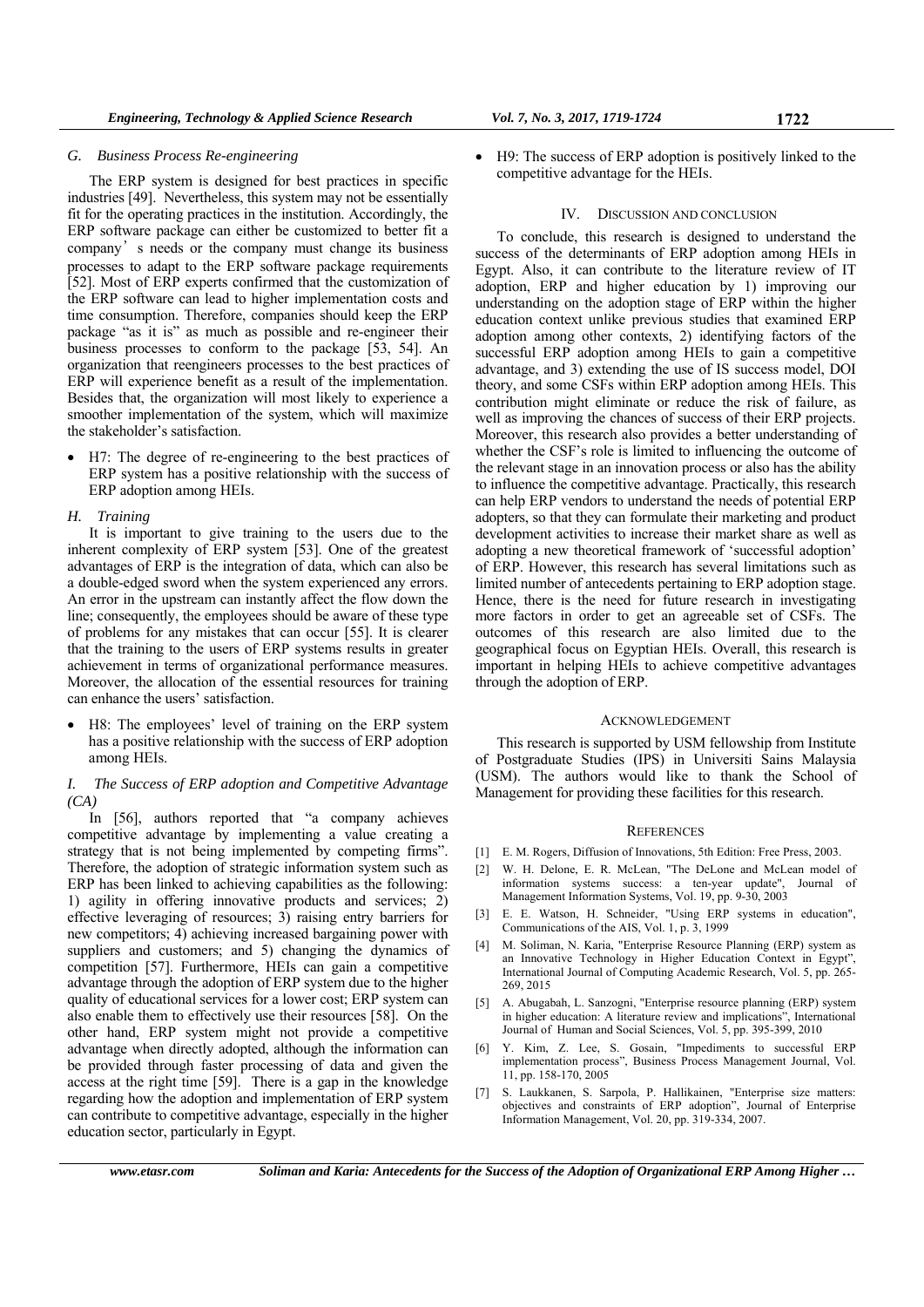- [8] Y. B. Moon, "Enterprise Resource Planning (ERP): a review of the literature", International Journal of Management and Enterprise Development, Vol. 4, pp. 235-264, 2007
- J. Esteves and V. W. Bohórquez, "An updated ERP systems annotated bibliography: 2001-2005", Instituto de Empresa Business School Working Paper No. WP, pp. 07-04, 2007
- [10] E. M. Kamhawi, "Enterprise resource-planning systems adoption in Bahrain: motives, benefits, and barriers", Journal of Enterprise Information Management, Vol. 21, pp. 310-334, 2008
- [11] J. Ram and M. Pattinson, "Exploring antecedents of organisational adoption of ERP and their effect on performance of firms", ECIS, pp. 1174-1186, 2009
- [12] J. Verville, C. Bernadas, and A. Halingten, "So you're thinking of buying an ERP? Ten critical factors for successful acquisitions", Journal of Enterprise Information Management, Vol. 18, pp. 665-677, 2005
- [13] H. Abdellatif, "ERP in higher education: a deeper look on developing countries", The International Conference on Education Technologies and Computers, pp. 73-78, 2014
- [14] W. H. DeLone, E. R. McLean, "Information systems success: The quest for the dependent variable", Information Systems Research, Vol. 3, pp. 60-95, 1992
- [15] H. El Sayed, "Management Control and ERP Systems: A Case Study from Egypt, The International Conference on Industrial Logistics, Croatia, June 14-16, 2012
- [16] M. El Sayed, N. J. Hubbard, N. S. Tipi, "Evaluating enterprise resource planning (ERP) post implementation problems in Egypt: Findings from case studies of governmental, multinational and private Egyptian organisations", LRN Annual Conference and PhD Workshop, Birmingham, UK , September 4-6, 2013
- [17] S. El-Seoud, I. Taj-Eddin, N. Seddiek, P. Ghenghesh, M. El-Khouly, "The Impact of E-Learning on Egyptian Higher Education and its Effect on Learner's Motivation: A Case Study", Computer Science and Information Technology, Vol. 2, pp. 179-187, 2014
- [18] W. H. Delone, E. R. Mclean, "Measuring e-commerce success: Applying the DeLone & McLean information systems success model", International Journal of Electronic Commerce, Vol. 9, pp. 31-47, 2004
- [19] E. W. Bernroider, "IT governance for enterprise resource planning supported by the DeLone–McLean model of information systems success", Information & Management, Vol. 45, pp. 257-269, 2008
- [20] H. Lin, "An investigation into the effects of IS quality and top management support on ERP system usage", Total Quality Management, Vol. 21, pp. 335-349, 2010
- [21] P. Ifinedo, "Examining the influences of external expertise and in-house computer/IT knowledge on ERP system success", Journal of Systems and Software, Vol. 84, pp. 2065-2078, 2011
- [22] W. Tsai, M. J. Shaw, Y. Fan, J. Liu, K. Lee, H. Chen, "An empirical investigation of the impacts of internal/external facilitators on the project success of ERP: A structural equation model", Decision Support Systems, Vol. 50, pp. 480-490, 2011
- [23] W. Tsai, K. Lee, J. Liu, S. Lin, Y. Chou, "The influence of enterprise resource planning (ERP) systems' performance on earnings management", Enterprise Information Systems, Vol. 6, pp. 491-517, 2012
- [24] J.-S. Chou, J.-H. Hong, "Assessing the impact of quality determinants and user characteristics on successful enterprise resource planning project implementation", Journal of Manufacturing Systems, Vol. 32, pp. 792-800, 2013
- [25] S. Nizamani, K. Khoumbati, I. A. Ismaili, S. Nizamani, "A Conceptual Framework for ERP Evaluation in Universities of Pakistan", Sindh Univ. Res. Jour. (Sci. Ser.), Vol. 45, No. 3, pp. 596-607, 2013
- [26] M. A. M. B. Lotfy, Sustainability of Enterprise Resource Planning (ERP) Benefits Postimplementation: An Individual User Perspective, PhD Thesis, Walden University, 2015
- [27] J. Bayer, N. Melone, "A critique of diffusion theory as a managerial framework for understanding adoption of software engineering innovations", Twenty-First Annual Hawaii International Conference on System Sciences, Vol. II. Software Track, pp. 311-316, 1988
- [28] J. K. Leidecker, A. V. Bruno, "Identifying and using critical success factors", Long Range Planning, Vol. 17, pp. 23-32, 1984
- [29] J. Karim, T. M. Somers, A. Bhattacherjee, "The impact of ERP implementation on business process outcomes: A factor-based study", Journal of Management Information Systems, Vol. 24, pp. 101-134, 2007
- [30] R. R. Nelson, P. A. Todd, B. H. Wixom, "Antecedents of information and system quality: an empirical examination within the context of data warehousing", Journal of Management Information Systems, Vol. 21, pp. 199-235, 2005
- [31] M. Fathian, P. Akhavan, M. Hoorali, "E-readiness assessment of nonprofit ICT SMEs in a developing country: The case of Iran", Technovation, Vol. 28, pp. 578-590, 2008
- [32] A. Molla, P. S. Licker, "Perceived e-readiness factors in e-commerce adoption: An empirical investigation in a developing country", International Journal of Electronic Commerce, Vol. 10, pp. 83-110, 2005
- [33] D. Khazanchi, "Information technology (IT) appropriateness: The contingency theory of "FIT" and IT Implementation in small and medium enterprises", Journal of Computer Information Systems, Vol. 45, pp. 88-95, 2005
- [34] M. G. Aboelmaged, "Predicting e-readiness at firm-level: An analysis of technological, organizational and environmental (TOE) effects on emaintenance readiness in manufacturing firms", International Journal of Information Management, Vol. 34, pp. 639-651, 2014
- [35] R. B. Cooper and R. W. Zmud, "Information technology implementation research: a technological diffusion approach", Management Science, Vol. 36, pp. 123-139, 1990
- [36] E. M. Rogers, "Diffusion of Innovations: modifications of a model for telecommunications", Die Diffusion von Innovationen in der Telekommunikation, Springer, pp. 25-38, 1995
- [37] P. Y. Chau, K. Y. Tam, "Factors affecting the adoption of open systems: an exploratory study", MIS Quarterly, Vol. 21, No. 1, pp. 1-24, 1997
- [38] G. Kannabiran, P. Dharmalingam, "Enablers and inhibitors of advanced information technologies adoption by SMEs: An empirical study of auto ancillaries in India", Journal of Enterprise Information Management, Vol. 25, pp. 186-209, 2012
- [39] A. Bayo-Moriones, F. Lera-López, "A firm-level analysis of determinants of ICT adoption in Spain", Technovation, Vol. 27, pp. 352- 366, 2007
- [40] H. Ongori, S. O. Migiro, "Information and communication technologies adoption in SMEs: literature review", Journal of Chinese Entrepreneurship, Vol. 2, pp. 93-104, 2010
- [41] N. Al-Qirim, "The adoption of eCommerce communications and applications technologies in small businesses in New Zealand", Electronic Commerce Research and Applications, Vol. 6, pp. 462-473, 2008
- [42] L. Raymond, F. Bergeron, "Enabling the business strategy of SMEs through e-business capabilities: A strategic alignment perspective", Industrial Management & Data Systems, Vol. 108, pp. 577-595, 2008
- [43] B. Ramdani, P. Kawalek, O. Lorenzo, "Predicting SMEs' adoption of enterprise systems", Journal of Enterprise Information Management, Vol. 22, pp. 10-24, 2009
- [44] S. Kim, G. Garrison, "Understanding users' behaviors regarding supply chain technology: Determinants impacting the adoption and implementation of RFID technology in South Korea", International Journal of Information Management, Vol. 30, pp. 388-398, 2010
- [45] H.-F. Lin, S.-M. Lin, "Determinants of e-business diffusion: A test of the technology diffusion perspective", Technovation, Vol. 28, pp. 135-145, 2008
- [46] K. Zhu, S. Dong, S. X. Xu, K. L. Kraemer, "Innovation diffusion in global contexts: determinants of post-adoption digital transformation of European companies", European Journal Of Information Systems, Vol. 15, pp. 601-616, 2006
- [47] S. P. Laughlin, "An ERP game plan", Journal of Business Strategy, Vol. 20, pp. 32-37, 1999